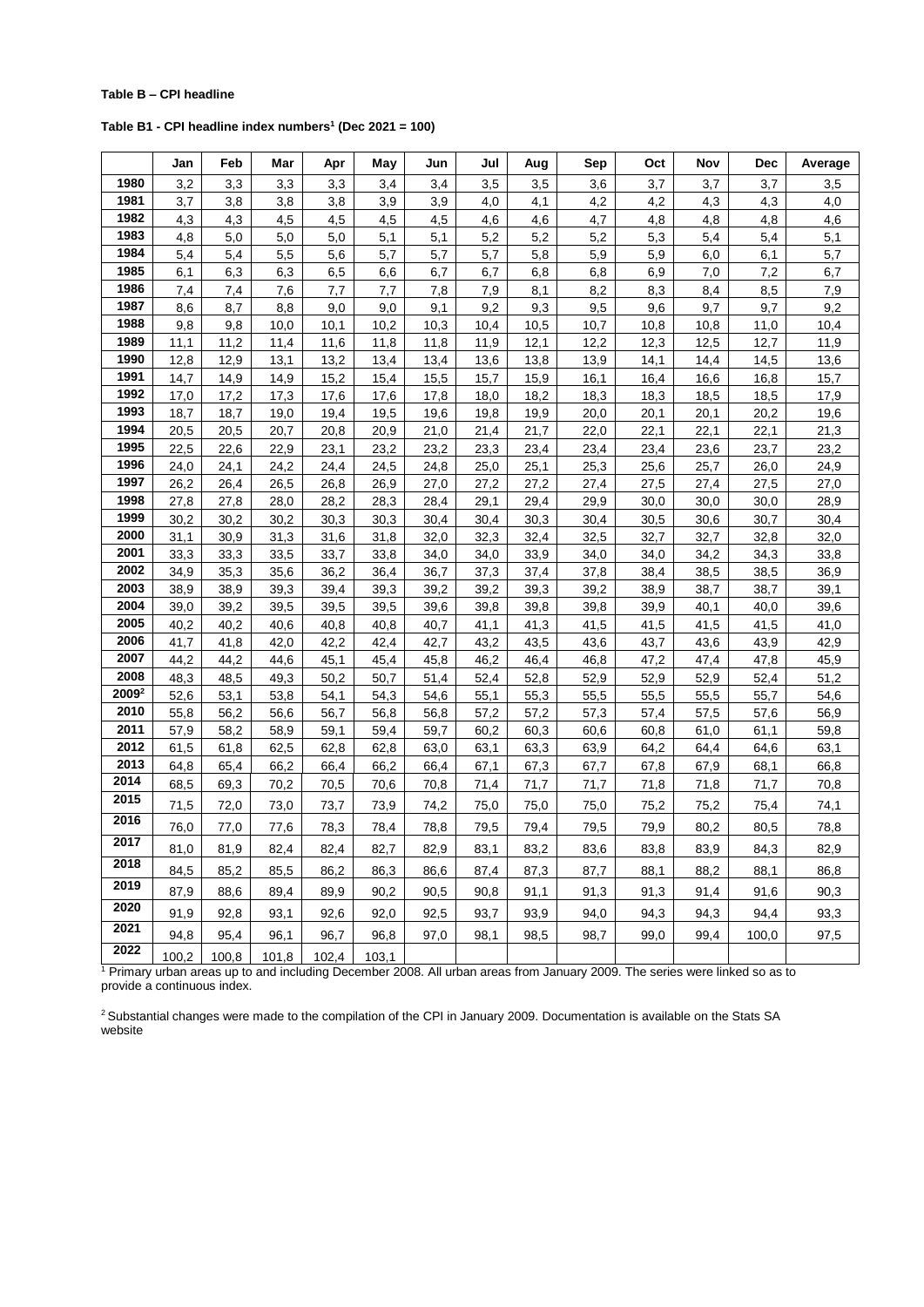## **Table B2 – CPI headline year-on-year rates<sup>3</sup>**

| Year         | Jan              | Feb              | Mar              | Apr              | May              | Jun              | Jul              | Aug              | Sep               | Oct                     | Nov              | <b>Dec</b>       | Average          |
|--------------|------------------|------------------|------------------|------------------|------------------|------------------|------------------|------------------|-------------------|-------------------------|------------------|------------------|------------------|
| 1911         |                  |                  |                  |                  |                  |                  |                  |                  |                   |                         |                  |                  | 5,2              |
| 1912         |                  |                  |                  |                  |                  |                  |                  |                  |                   |                         |                  |                  | 3,4              |
| 1913         |                  |                  |                  |                  |                  |                  |                  |                  |                   |                         |                  |                  | 1,1              |
| 1914         |                  |                  |                  |                  |                  |                  |                  |                  |                   |                         |                  |                  | $-0,7$           |
| 1915         |                  |                  |                  |                  |                  |                  |                  |                  |                   |                         |                  |                  | 5,0              |
| 1916         |                  |                  |                  |                  |                  |                  |                  |                  |                   |                         |                  |                  | 6,2              |
| 1917         |                  |                  |                  |                  |                  |                  |                  |                  |                   |                         |                  |                  | 9,7              |
| 1918         |                  |                  |                  |                  |                  |                  |                  |                  |                   |                         |                  |                  | 6,8              |
| 1919<br>1920 |                  |                  |                  |                  |                  |                  |                  |                  |                   |                         |                  |                  | 10,6<br>23,9     |
| 1921         |                  |                  |                  |                  |                  |                  |                  |                  |                   |                         |                  |                  | $-9,5$           |
| 1922         | $-23,7$          | $-23,0$          | $-21,8$          | $-20,3$          | $-19,6$          | $-15,7$          | $-15,1$          | $-14,2$          | $-12,8$           | $-11,8$                 | $-10,9$          | $-6,0$           | $-16,6$          |
| 1923         | $-5,3$           | $-4,6$           | $-4,0$           | $-4,8$           | $-4,2$           | $-3,4$           | $-3,3$           | $-3,5$           | $-1,6$            | $-0,7$                  | $-0,2$           | 0,7              | $-3,0$           |
| 1924         | 1,1              | 1,9              | 2,7              | 2,7              | 2,1              | 1,5              | 1,2              | 1,5              | 0,8               | 0,3                     | 0,2              | 0,5              | 1,4              |
| 1925         | $-0,1$           | $-0,7$           | $-0,9$           | $-0,1$           | 0,0              | 0,6              | 0,7              | 0,4              | 0,0               | $-0,7$                  | $-1,9$           | $-1,9$           | $-0,4$           |
| 1926         | $-1,6$           | $-1,3$           | $-1,4$           | $-2,0$           | $-1,8$           | $-2,2$           | $-2,2$           | $-1,9$           | $-1,4$            | $-0,7$                  | $-0,4$           | $-1,0$           | $-1,5$           |
| 1927         | $-0,5$           | $-0,5$           | $-0,4$           | $-0,1$           | 0,2              | 1,3              | 1,5              | 1,1              | 0,6               | 0,6                     | 0,7              | 2,0              | 0,6              |
| 1928         | 1,4              | 0,8              | 1,0              | 0,9              | 0,7              | $-0,5$           | $-0,7$           | $-0,5$           | $-0,1$            | $-0,7$                  | $-0,2$           | $-0,7$           | 0,0              |
| 1929         | $-0,8$           | $-0,4$           | $-0,4$           | $-0,1$           | $-0,2$           | 0,2              | 0,3              | 0,0              | 0,0               | $-0,3$                  | $-1,0$           | $-1,2$           | $-0,3$           |
| 1930         | $-1,2$           | $-1,5$           | $-2,0$           | $-2,2$           | $-2,2$           | $-2,0$           | $-2,3$           | $-2,4$           | $-3,5$            | $-3,1$                  | $-2,7$           | $-2,8$           | $-2,3$           |
| 1931         | $-2,7$           | $-2,8$           | $-3,7$           | $-4,0$           | $-3,7$           | $-4,7$           | $-4,0$           | $-4,0$           | $-3,4$            | $-3,4$                  | $-3,7$           | $-4,2$           | $-3,7$           |
| 1932         | $-4,6$           | $-4,1$           | $-3,9$           | $-4,3$           | $-4,7$           | $-4,4$           | $-4,7$           | $-4,7$           | $-4,5$            | $-4,7$                  | $-4,5$           | $-5,0$           | $-4,4$           |
| 1933         | $-6,4$           | $-6,2$           | $-5,1$           | $-4,3$           | $-3,9$           | $-2,6$           | $-2,3$           | $-2,2$           | $-1,4$            | 0,1                     | 1,0              | 2,5              | $-2,7$           |
| 1934<br>1935 | 3,3<br>$-0,3$    | 2,9<br>$-0,1$    | 2,6<br>$-0,4$    | 2,5<br>$-0,5$    | 2,4<br>$-0,5$    | 1,4<br>0,0       | 1,4<br>$-0,4$    | 1,8<br>$-0,8$    | 1,0<br>$-0,7$     | 0,0<br>$-1,5$           | $-1,2$<br>$-0,8$ | $-1,5$<br>$-0,4$ | 1,4<br>$-0,5$    |
|              |                  |                  |                  |                  |                  |                  |                  |                  |                   |                         |                  |                  |                  |
| 1936         | 0,0              | $-0,2$           | $\overline{0,0}$ | 0,1              | 0,1              | 0,0              | 0,1              | 0,2              | 0,4               | 0,8                     | 1,2              | 1,0              | 0,3              |
| 1937<br>1938 | 0,5<br>6,0       | 0,6<br>5,8       | 1,5<br>5,1       | 1,3<br>4,9       | 1,4<br>4,9       | 1,9<br>4,0       | 2,3<br>3,5       | 2,9<br>3,1       | 3,3<br>2,7        | $\overline{3,7}$<br>2,3 | 3,7<br>1,5       | 5,6<br>$-0,3$    | 2,3<br>3,6       |
| 1939         | $-0,8$           | $-0,6$           | $-0,1$           | 0,2              | $-0,1$           | $-0,3$           | $-0,1$           | $-0,3$           | $-0,2$            | $-0,1$                  | 0,5              | 0,8              | $-0,1$           |
| 1940         | 1,7              | 2,3              | 2,1              | 2,3              | 3,0              | $\overline{3,6}$ | 4,0              | 4,2              | 4,8               | 5,5                     | 4,4              | 4,0              | 3,5              |
| 1941         | $\overline{3,8}$ | 3,3              | $\overline{3,8}$ | 4,2              | 4,2              | 4,4              | 5,7              | 5,2              | 4,8               | 4,4                     | 5,7              | 5,9              | 4,6              |
| 1942         | 8,1              | 8,5              | 8,2              | 7,8              | 8,3              | 9,0              | 7,9              | 8,1              | 8,5               | 8,9                     | 8,8              | $\overline{8,7}$ | 8,4              |
| 1943         | 6,7              | 6,7              | 6,6              | 6,6              | 6,9              | 5,9              | 5,6              | 6,5              | 6,3               | 5,4                     | 4,5              | 5,0              | 6,1              |
| 1944         | 4,4              | 4,3              | 4,6              | 4,8              | $\overline{3,5}$ | $\overline{3,7}$ | 3,0              | 1,7              | 1,7               | 3,4                     | 4,1              | 3,9              | $\overline{3,5}$ |
| 1945<br>1946 | 4,0<br>1,0       | 3,3<br>1,7       | 2,8<br>2,0       | 2,4<br>2,0       | 2,7<br>1,5       | 2,5<br>1,7       | 3,5<br>0,4       | 3,5<br>0,9       | 3,0<br>1,1        | 1,8<br>1,4              | 1,1<br>1,9       | 0,9<br>2,0       | 2,6<br>1,4       |
| 1947         | 1,9              | $\overline{2,7}$ | 3,0              | $\overline{3,3}$ | $\overline{3,9}$ | 4,4              | 5,5              | 5,6              | $\overline{5,6}$  | 4,9                     | 4,3              | $\overline{4,7}$ | 4,2              |
| 1948         | 4,8              | 3,8              | 4,3              | 4,2              | 4,9              | 5,2              | 6,6              | 6,3              | 7,3               | 7,8                     | 7,6              | 6,3              | 5,8              |
| 1949         | 6,6              | 6,5              | 5,2              | 5,4              | 5,1              | 4,2              | 2,1              | 2,6              | 1,6               | 1,0                     | 1,5              | 2,7              | 3,7              |
| 1950         | 2,4              | 2,5              | 2,9              | 2,8              | 3,2              | 4,1              | 4,3              | 3,5              | 3,5               | 5,7                     | 5,8              | 7,1              | $\overline{4,0}$ |
| 1951         | 7,0              | 7,0              | 7,1              | 7,4              | 7,0              | 6,6              | 7,8              | 8,4              | 8,4               | 6,3                     | 6,7              | 8,7              | 7,3              |
| 1952         | 9,7              | 9,3              | 8,7              | 8,4              | 7,7              | 7,9              | $\overline{7,1}$ | $\overline{7,7}$ | $\overline{10,4}$ | 11,0                    | 10,4             | 6,2              | 8,7              |
| 1953         | 4,4              | 3,8              | 4,0              | 3,8              | 3,9              | 4,6              | 4,5              | 5,7              | 3,3               | 2,6                     | 1,1              | 0,7              | $\overline{3,5}$ |
| 1954         | 1,8              | 2,2              | 2,4              | 2,6              | $\overline{2,1}$ | 1,0              | 1,2              | $-0,3$           | 1,0               | 1,3                     | 3,0              | 4,0              | 1,8              |
| 1955         | 3,6              | 3,8              | 4,0              | 3,5              | 3,1              | 3,1              | 3,9              | 3,2              | 2,5               | 3,0                     | 2,1              | 1,9              | 3,2              |
| 1956         | 1,7              | 2,0              | 1,6              | 2,0              | 2,5              | 2,4              | 2,2              | 1,9              | 1,5               | 1,2                     | 1,8              | 1,9              | 1,9              |
| 1957         | 2,5              | 2,0              | 1,9              | 1,5              | 1,8              | 1,8              | 2,0              | 4,8              | 4,9               | 4,7                     | 3,9              | 3,8              | 3,0              |
| 1958<br>1959 | 4,0<br>2,3       | 3,9<br>1,9       | 4,2<br>1,8       | 4,6<br>1,4       | 4,3<br>1,5       | 4,2<br>1,6       | 4,4<br>0,6       | 2,7<br>0,3       | 2,0<br>0,5        | 2,0<br>0,6              | 2,7<br>0,8       | 3,1<br>0,7       | 3,5<br>1,2       |
| 1960         | 0,8              | 1,1              | 1,0              | 1,4              | 1,4              | 1,3              | 1,6              | 1,8              | 1,5               | 1,4                     | 1,3              | 1,6              | 1,4              |
| 1961         | 1,6              | 1,6              | 1,7              | 1,7              | 2,0              | 1,8              | 1,9              | 2,0              | 2,2               | 2,2                     | 2,4              | 2,0              | 1,9              |
| 1962         | 1,6              | 1,4              | 1,5              | 1,6              | 1,8              | 1,6              | 1,8              | 1,3              | 1,4               | 1,3                     | 1,2              | 1,0              | 1,5              |
| 1963         | 1,9              | 1,8              | 1,6              | 1,1              | 0,4              | 0,7              | 0,7              | 1,6              | 1,5               | 1,5                     | 1,1              | 1,5              | 1,2              |
| 1964         | 0,9              | 1,2              | 1,6              | 2,1              | 2,1              | 2,3              | 2,8              | 2,5              | 3,1               | 3,2                     | 4,0              | 4,1              | 2,4              |
| 1965         | 4,0              | 4,0              | 3,9              | 3,9              | 4,1              | 4,0              | 4,2              | 3,8              | 2,8               | 3,2                     | 2,9              | 2,9              | 3,6              |
| 1966         | 3,3              | 3,6              | 3,2              | 3,4              | 3,0              | 3,3              | 2,7              | 3,0              | 4,5               | 4,3                     | 4,6              | 4,3              | 3,6              |
| 1967         | 4,0              | 3,9              | 3,9              | 3,8              | 4,2              | 4,0              | 3,9              | 4,3              | 2,9               | 2,3                     | 1,7              | 1,8              | 3,4              |
| 1968         | 1,7              | 1,8              | 1,7              | 1,5              | 1,3              | 1,1              | 1,5              | 1,2              | 1,7               | 2,0                     | 2,7              | 2,7              | 1,7              |
| 1969<br>1970 | 2,8<br>3,6       | 2,5<br>3,9       | 2,8<br>4,1       | 2,9<br>5,6       | 3,4<br>5,4       | 3,2<br>5,8       | 2,6<br>6,1       | 2,0<br>6,4       | 2,0<br>6,6        | 3,9<br>5,3              | 3,5<br>5,1       | 3,7<br>5,0       | 3,0<br>5,3       |
| 1971         | 5,4              | 5,2              | 5,4              | 5,2              | 5,7              | 6,1              | 6,3              | 6,3              | 6,3               | 6,5                     | 6,8              | 6,9              | 6,0              |
| 1972         | 6,7              | 7,0              | 6,7              | 5,5              | 5,7              | 5,4              | 5,7              | 6,4              | 7,2               | 7,3                     | 7,0              | 7,3              | 6,5              |
| 1973         | 8,3              | 8,9              | 9,9              | 10,2             | 9,9              | 10,0             | 9,8              | 9,3              | 8,9               | 9,3                     | 10,2             | 10,0             | 9,5              |
| 1974         | 8,9              | 9,4              | 9,7              | 9,6              | 9,7              | 11,2             | 12,0             | 13,2             | 13,8              | 13,6                    | 13,6             | 14,1             | 11,6             |